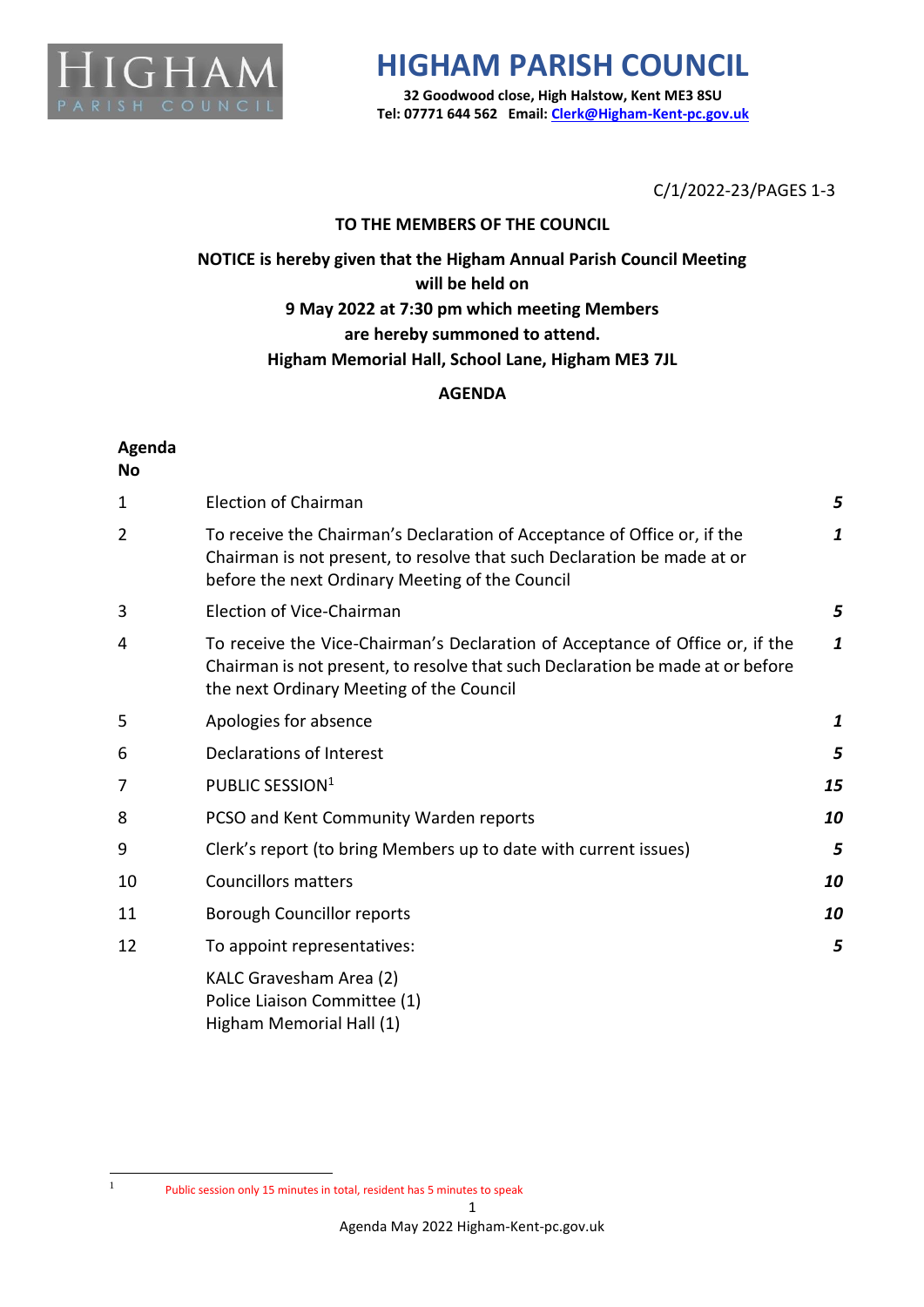

# **HIGHAM PARISH COUNCIL**

**32 Goodwood close, High Halstow, Kent ME3 8SU Tel: 07771 644 562 Email[: Clerk@Higham-Kent-pc.gov.uk](mailto:Clerk@Higham-Kent-pc.gov.uk)**

### **Agenda No**

| 13 | To appoint Committees and Working Group members                                                                                                                                                                                                           | 5 |
|----|-----------------------------------------------------------------------------------------------------------------------------------------------------------------------------------------------------------------------------------------------------------|---|
|    | <b>Planning Committee</b>                                                                                                                                                                                                                                 |   |
|    | <b>Highways Committee</b>                                                                                                                                                                                                                                 |   |
|    | Personnel Committee (not public)                                                                                                                                                                                                                          |   |
|    | <b>Allotments Working Group</b><br><b>Village Plan Working Group</b><br><b>Recreation Ground Working Group</b><br>Defibrillators Working Group<br>Lower Thames Crossing Working Group<br>Lorry Watch Working Group<br><b>Climate Change Working Group</b> |   |
| 14 | To appoint to other posts                                                                                                                                                                                                                                 | 5 |
|    | Advisor<br><b>Footpaths Officer</b><br>٠<br><b>Tree Warden</b><br><b>Rural Housing</b><br><b>Transport Board Representatives</b>                                                                                                                          |   |
| 15 | Policies                                                                                                                                                                                                                                                  | 2 |
|    | <b>Standing Orders</b><br><b>Financial Regulations</b><br>Code of Conduct<br><b>Dispute Resolution Policy</b><br><b>Equal Opportunities Policy</b>                                                                                                        |   |
| 16 | To propose acceptance of the Minutes of the Meeting held on 29 March 2022.                                                                                                                                                                                | 2 |
| 17 | Finance                                                                                                                                                                                                                                                   | 5 |
|    | To propose acceptance of payments made or to be made<br>To propose acceptance of accounts 2021/2022                                                                                                                                                       |   |
| 18 | <b>Memorial Hall</b>                                                                                                                                                                                                                                      |   |
|    | Update on new lease                                                                                                                                                                                                                                       |   |
| 19 | Queens 70 <sup>th</sup> Jubilee Celebration                                                                                                                                                                                                               | 5 |
| 20 | <b>Operation London Bridge</b>                                                                                                                                                                                                                            | 5 |
| 21 | <b>Gardening Competition</b>                                                                                                                                                                                                                              | 5 |